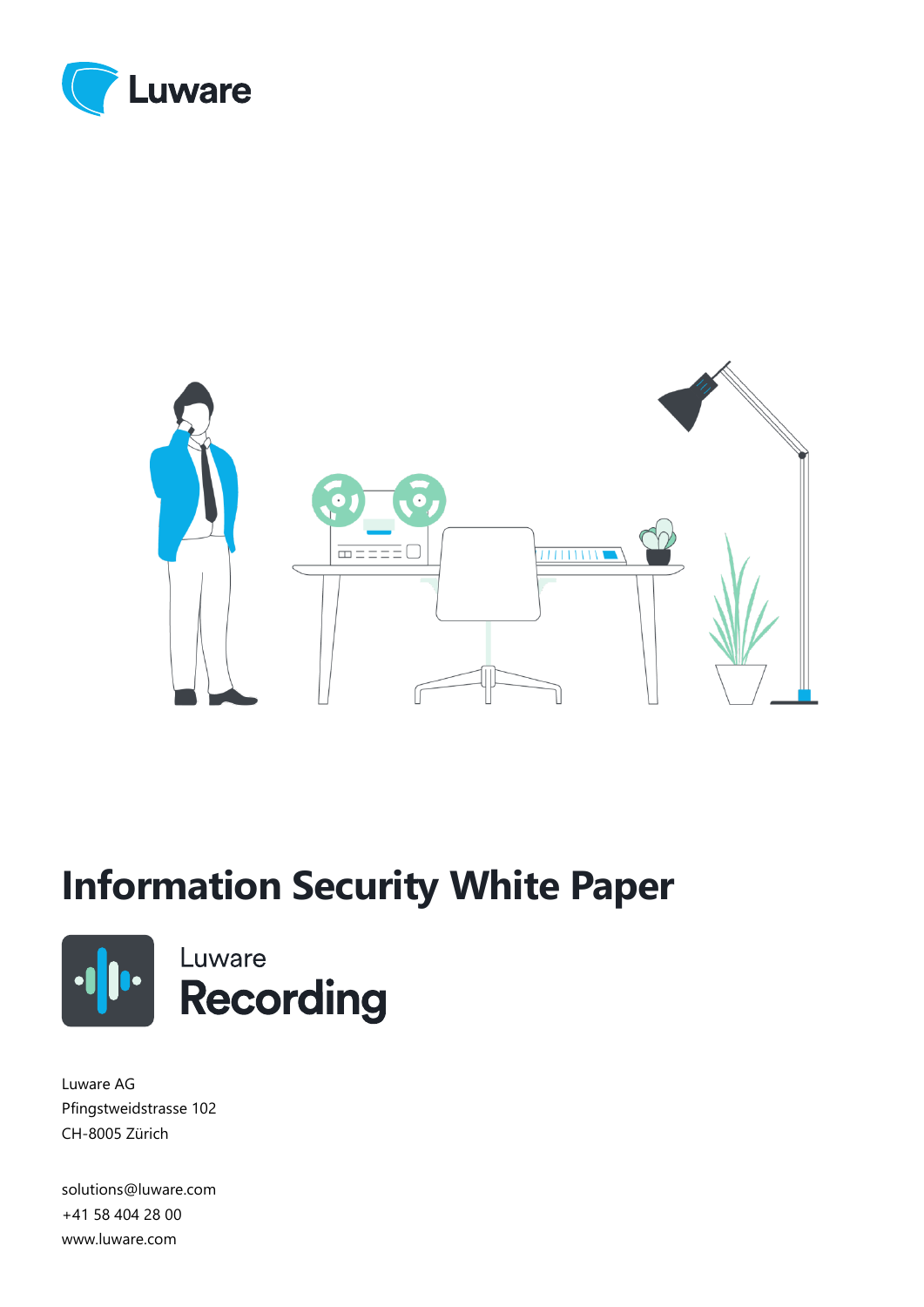| Document-ID   | LUREC-INFOSEC                       |
|---------------|-------------------------------------|
| Version       | 1.1                                 |
| <b>Status</b> | Approved by Alexander Grafetsberger |
| Issue Date    | 31.01.2022                          |
| Valid from    | 31.01.2022                          |
| Valid to      | 30.01.2023                          |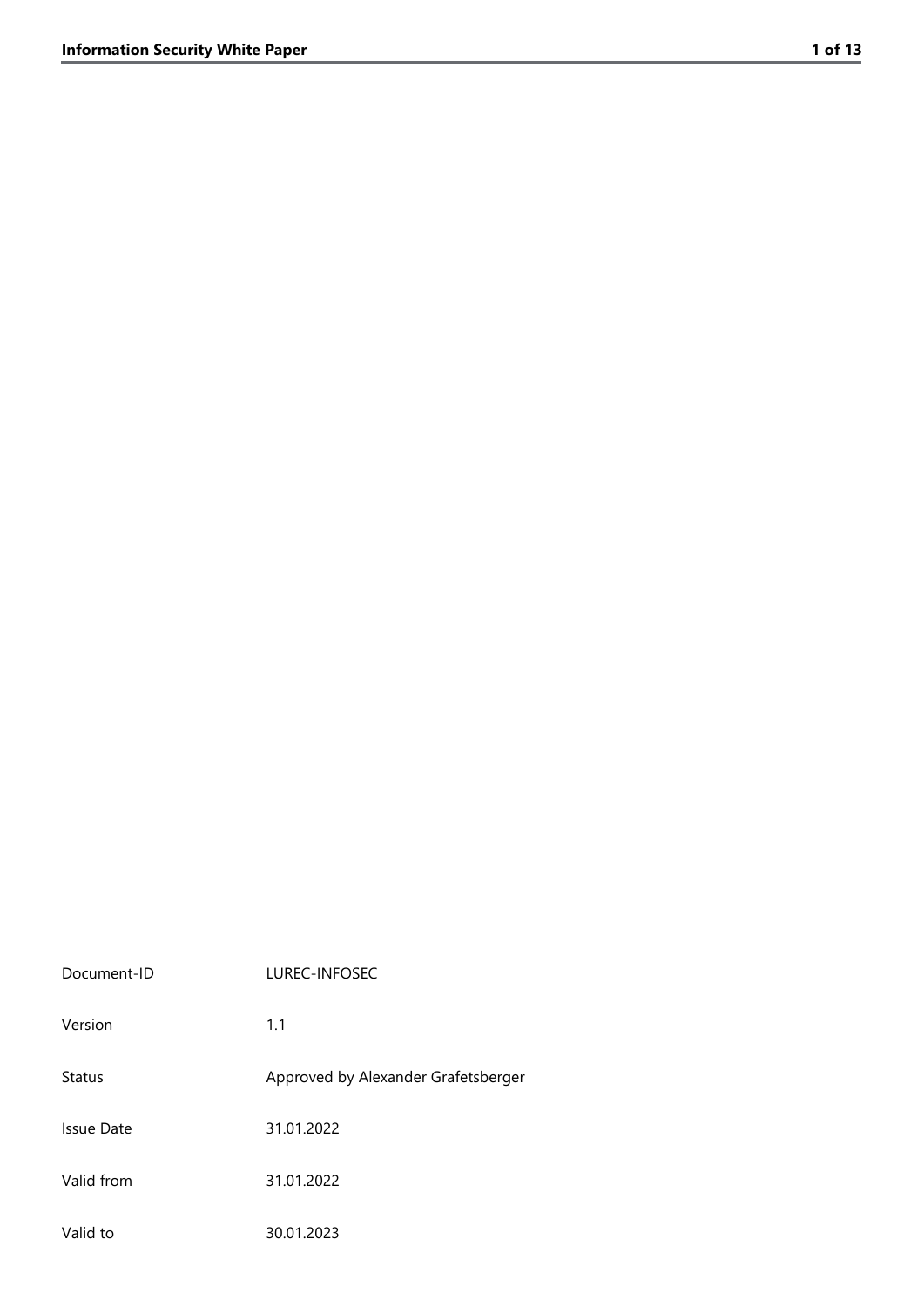# **Contents**

| 1   | Introduction                                     | 3              |
|-----|--------------------------------------------------|----------------|
| 2   | Audience                                         | 3              |
| 3   | <b>Data Privacy</b>                              | $\overline{4}$ |
| 3.1 | Data Location                                    | $\overline{4}$ |
| 3.2 | Data Access Types                                | $\overline{4}$ |
| 3.3 | <b>Access and Authentication</b>                 | $\overline{4}$ |
| 3.4 | Data Segregation                                 | 5              |
| 3.5 | Data Retention                                   | 6              |
| 3.6 | Data Backup                                      | 6              |
| 3.7 | Data Disposal                                    | 6              |
| 4   | <b>Data Protection and Security</b>              | 7              |
| 4.1 | <b>Security Baseline</b>                         | $\overline{7}$ |
| 4.2 | <b>Threat Prevention</b>                         | $\overline{7}$ |
| 4.3 | Patching                                         | $\overline{7}$ |
| 4.4 | Secure Service Administration                    | 7              |
| 4.5 | <b>Change Control</b>                            | 7              |
| 4.6 | <b>Physical Security</b>                         | 8              |
| 4.7 | Logical Security                                 | 8              |
| 4.8 | Protection of Data At Rest                       | 8              |
| 4.9 | Protection of Data In Transit                    | 8              |
| 5   | <b>High Availability and Business Continuity</b> | 10             |
| 6   | <b>Standards and Certification</b>               | 10             |
| 7   | <b>Data Processing</b>                           | 10             |
| 7.1 | Consent                                          | 10             |
| 7.2 | <b>Information Held</b>                          | 11             |
| 7.3 | <b>Third Party Processors</b>                    | 11             |
| 7.4 | Data Protection Officer                          | 11             |
| 7.5 | What Data Is Being Processed                     | 11             |
| 7.6 | Right To Be Forgotten (Erasure)                  | 12             |
| 7.7 | <b>Right Of Access</b>                           | 13             |
| 7.8 | Right To Data Portability                        | 13             |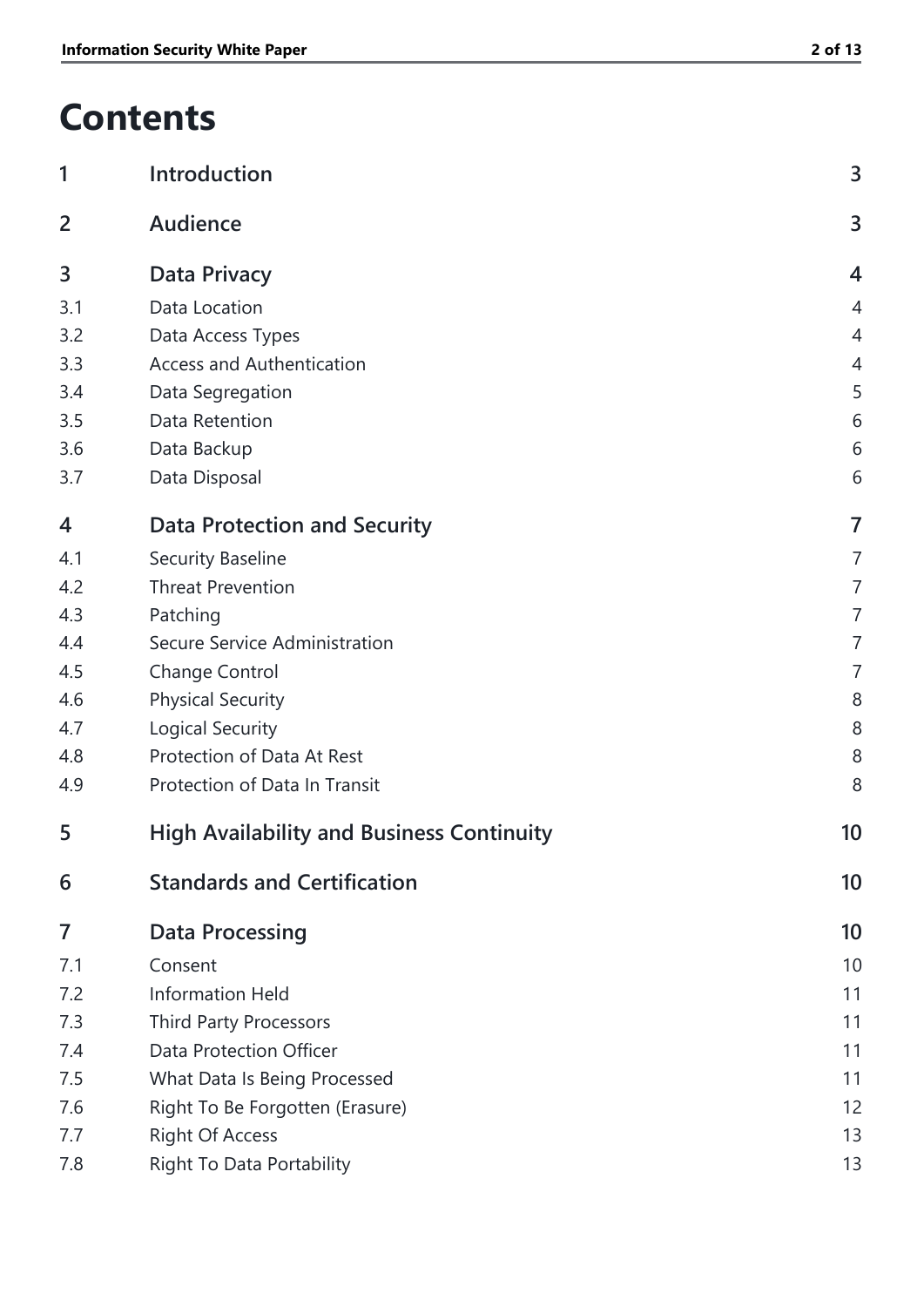# **1 Introduction**

<span id="page-3-0"></span>Security and data protection are at the forefront of our efforts to provide our customers with Cloud hosted Software-as-a-Service (SaaS) offerings they can trust and rely upon.

Luware endeavors to meet security industry standards where technically possible. Ensuring the information security policies mandated for our Luware Recording offering are reviewed on a regular basis. This document describes Luware's efforts and measures in place to ensure data safety and security within the Luware Recording environment for our customers.

# **2 Audience**

<span id="page-3-1"></span>Luware Recording Customers, Partners and Prospects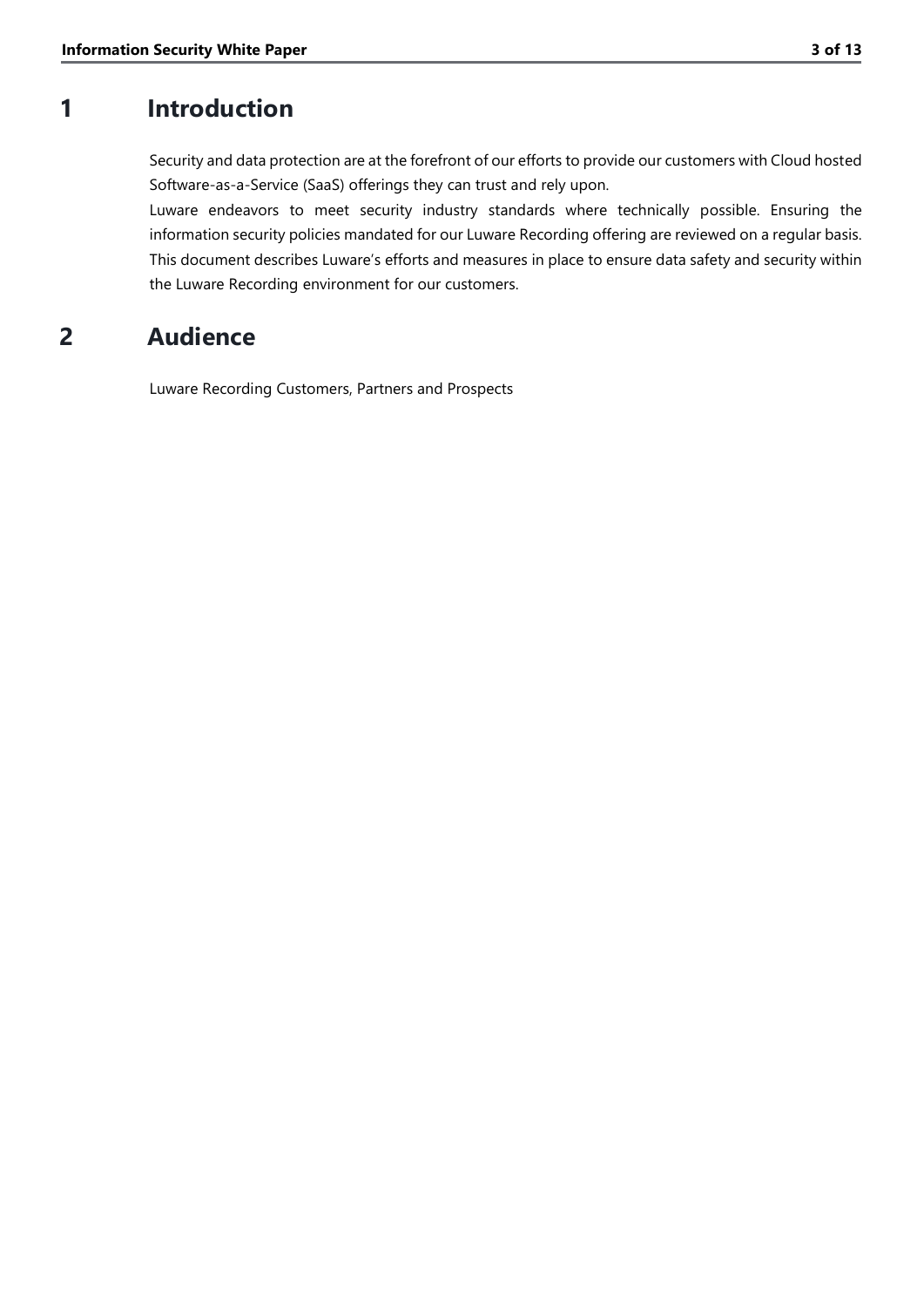# **3 Data Privacy**

<span id="page-4-0"></span>This chapter outlines the primary measures Luware is taking to ensure Data Privacy, Access Control and Segregation.

# **3.1 Data Location**

<span id="page-4-1"></span>At the time of writing, the Luware Recording Multi-Tenant offering is hosted in the Microsoft Azure Data centers located in Switzerland. The data location of the Luware Recording Private-Tenant offering is defined by the individual customer's requirements.

# **3.2 Data Access Types**

### **3.2.1 Luware Administrative Data Access**

<span id="page-4-2"></span>Luware implements the principle of least privilege and 'need to know' in order to minimize the risk of data exposure. Luware personnel are only authorized to access the data they necessarily and reasonably must have access to in order to fulfil their current job role and responsibilities. Data access is reviewed on a regular basis to remediate any unnecessary access privileges. Requests for additional access follow a formal process which includes senior management approval.

### **3.2.2 Customer Access**

Data access, administrative roles and privileges are managed by the customer tenant administrators. It's the customer's sole responsibility to maintain and control the access scope within their own organization.

# **3.3 Access and Authentication**

<span id="page-4-3"></span>The Luware Recording platform is a licensed-user only system, where only specific, named individuals are given access to consume the service.

### **3.3.1 Authentication**

User access is authenticated with tight integration to Microsoft's global identity management platform (Azure Active Directory - AAD) and industry standard authentication flows (OAuth2).

### **3.3.2 Anonymous Access**

Anonymous access is not supported.

### **3.3.3 Multi-Factor Authentication**

Multi-factor authentication (MFA) can be enabled by customers by leveraging Microsoft's Azure MFA system integrated in AAD (Azure AD) or ADFS (Active Directory Federation Services).

### **3.3.4 Role Based User Access**

Administrative users that require access to operate the platform (both from a customer perspective and Luware systems administration) must have their administrative permissions explicitly granted and are only given the minimal level of access enforced via Role-based Access Control (RBAC).

The customer performs self-administration of access to data, by leveraging pre-defined Role Based Access Control policies built in to Luware Recording.

### **3.3.5 Generic User Accounts**

Generic service and administration user accounts are not permitted. End-customer users are only ever granted application-specific account roles / permissions, tied to their named AAD account. This ensures that our customers maintain complete control over their user account security in line with their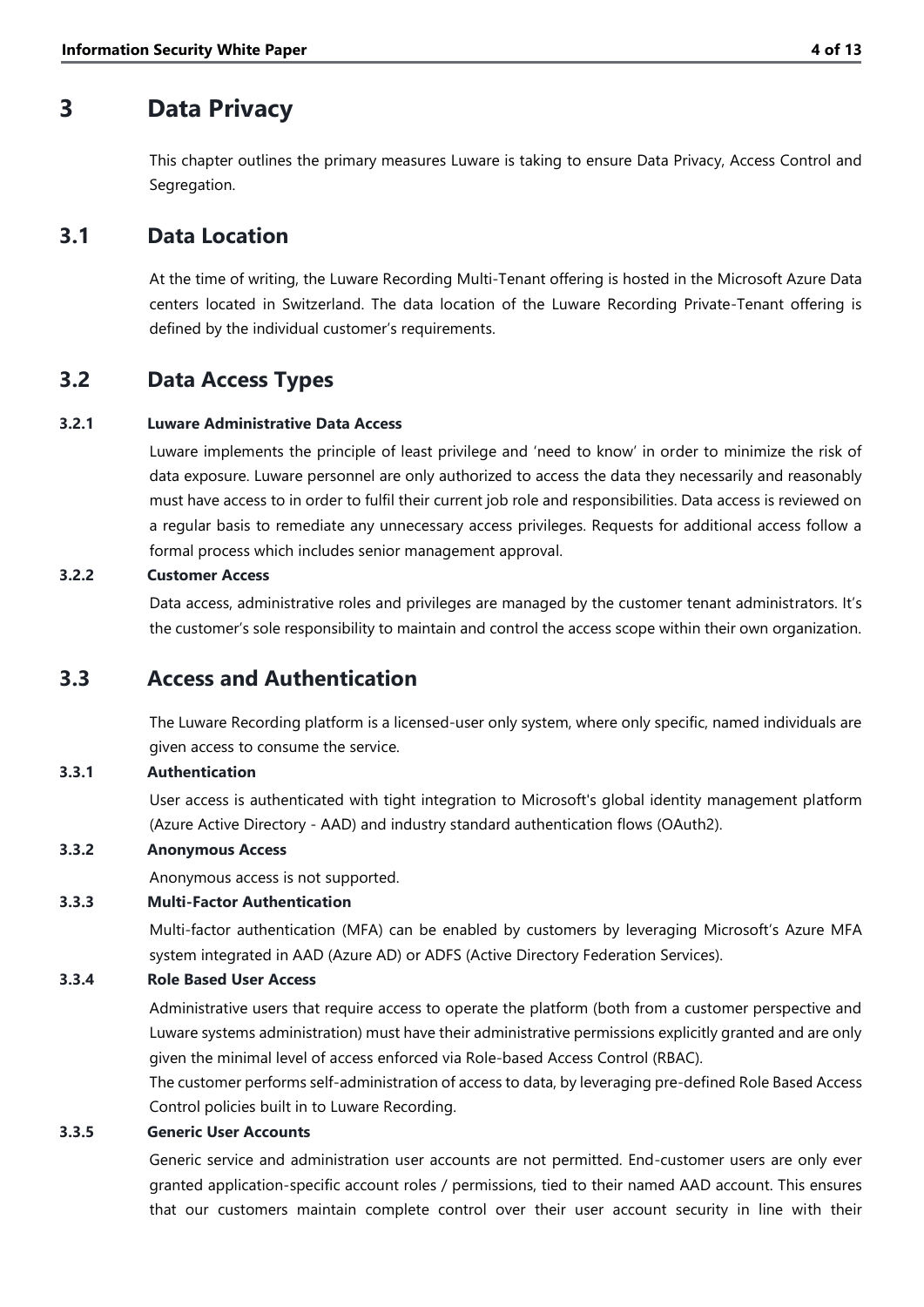organizational requirements (including Multi-Factor Authentication). Moreover, it ensures that Luware has no need to store or process user account passwords with authentication being performed within the customer's environment.

#### **3.3.6 Service Accounts**

All internal application service accounts are provisioned on a per-application basis, with enforcement of minimal permissions. Service Account details are protected conforming to industry security standards.

#### **3.3.7 Application User Roles**

As previously mentioned, Luware Recording provides the customer the ability to restrict and govern the level of access rights for their end users.

This section details the RBAC policies that can be used today.

#### **User Roles**

**User** – an end user whose conversations are recorded in the system. This user can (if desired) be enabled to access the Web Interface of Luware Recording to retrieve and play back their own recordings.

**Supervisor** – an end user who has access to search, retrieve and play back the recordings of recorded users and execute reports in the Luware Recording system.

**Administrator** – a customer (or partner) user who has access to configure customer specific system components like data management policies, storage targets and user provisioning.

### **3.4 Data Segregation**

#### <span id="page-5-0"></span>**Multi-Tenant**

All customer configuration data and ca recording metadata is stored and maintained in the shared Luware Recording Cloud infrastructure, which is segregated logically on a tenant-level in order to keep the data demarcated, private and secure.

Voice recordings created in the Luware Recording platform are stored directly in customer provided Azure Storage and hence are fully segregated.

If the customer chooses the Luware-provided storage option for convenience recording, the recordings are stored on a customer specific storage account which is fully segregated from other customer data.

#### **Private-Tenant**

All customer configuration data and recording metadata is stored and maintained in the customer specific Luware Recording Cloud infrastructure which is segregated at resource group, network and server layer on a tenant-level in order to 100% segregation of customer data.

Voice recordings created in the Luware Recording platform are stored directly in customer provided Azure Storage and hence are fully segregated.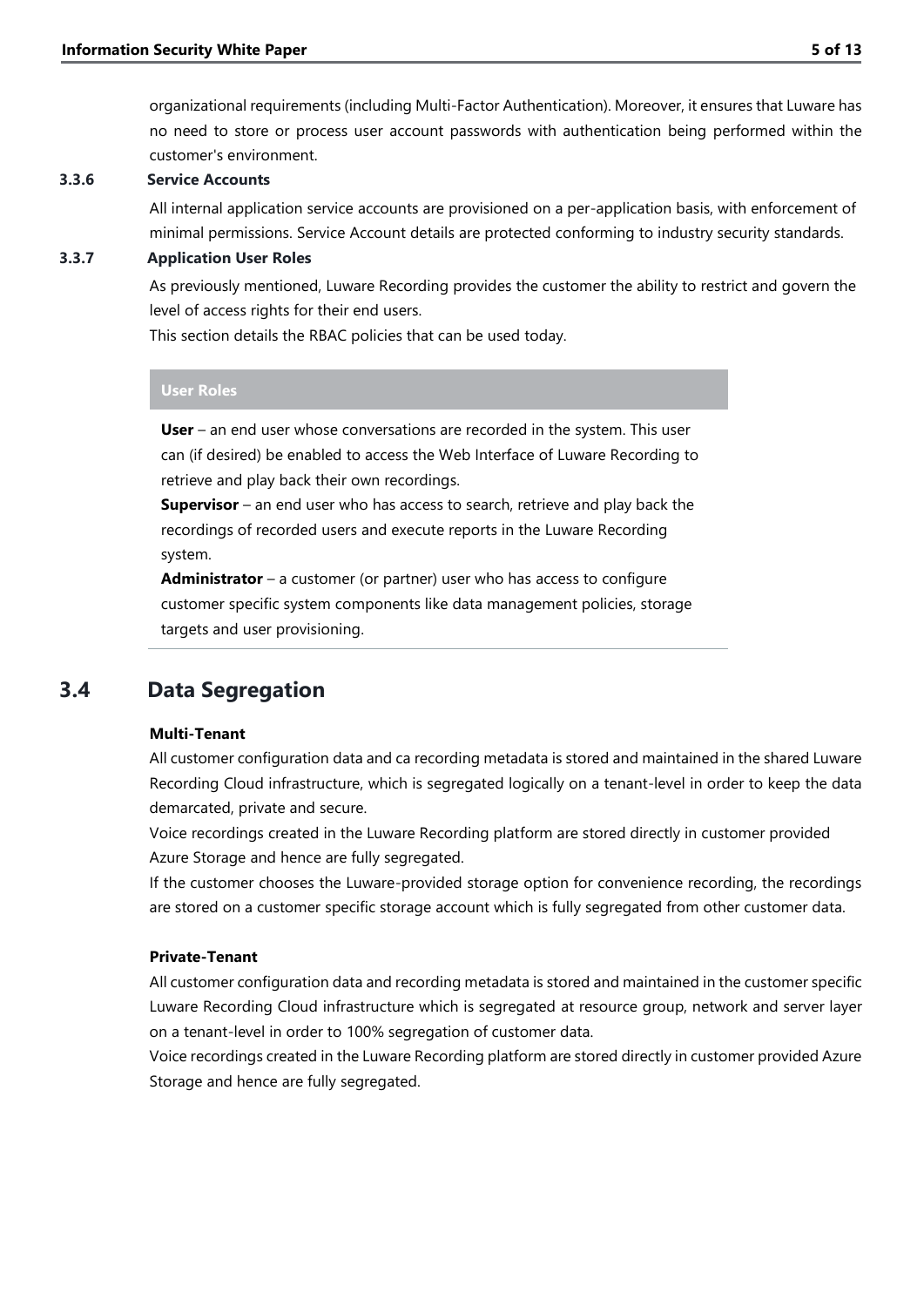# **3.5 Data Retention**

<span id="page-6-0"></span>Data within the Luware Cloud applications is retained for the purpose of system operation and reporting. Data Retention policies are in place to ensure Data is not kept any longer than necessary to service its purpose. The following Data Retention policies are in place:

| Product   | <b>Data Retention</b>                                          |
|-----------|----------------------------------------------------------------|
| Luware    | <b>Media and CDR Records:</b> Configurable by the customer     |
| Recording | <b>Configuration Data:</b> Customer Contract duration +30 days |

**Internal application logs:** Luware temporarily stores internal application logs to help our support engineers troubleshoot the performance and operation of application components. This data is transient in nature, with old log data being purged regularly – typically in less than 72 hours.

# **3.6 Data Backup**

<span id="page-6-1"></span>To ensure service resilience we run a highly available application infrastructure with no single point of failure within the data center. Additionally, to enable fast recovery of our applications in the unlikely event of critical infrastructure failure we also backup our application servers and their associated configuration databases.

Due to the dynamic nature of our applications, our application servers are backed up daily, and configuration databases hourly. These backups are retained for up to 30 days for the sole purpose of disaster recovery, before being purged. All backups are encrypted using a Luware internal certificate.

# **3.7 Data Disposal**

<span id="page-6-2"></span>Where reasonably possible and legally permitted, Customer Data is removed immediately from Luware's storage infrastructure after contract termination. Any backups are automatically deleted after 30 days after retention expires.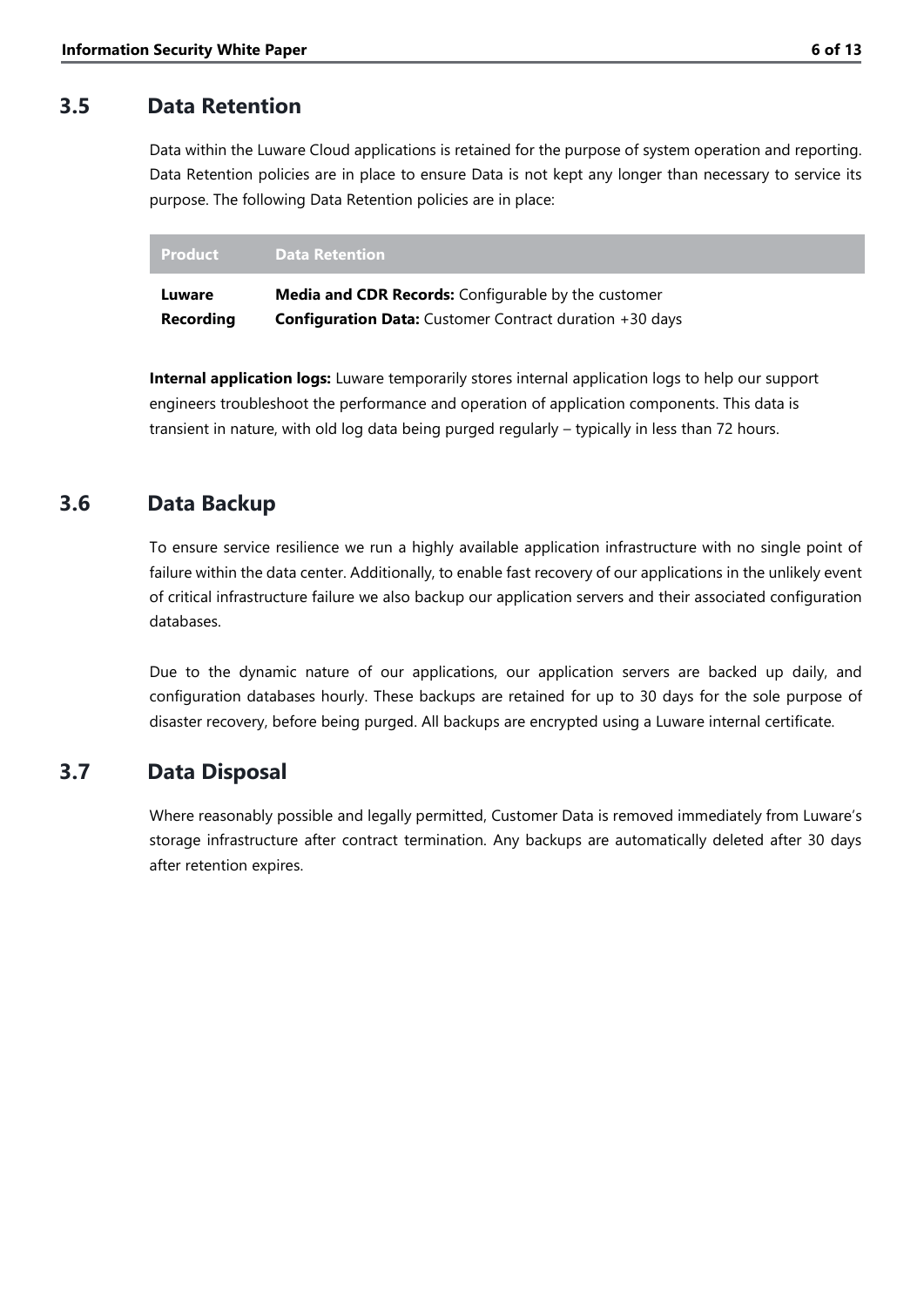# **4 Data Protection and Security**

<span id="page-7-1"></span><span id="page-7-0"></span>This chapter outlines the primary measures Luware takes to ensure Data Protection and Data Security.

### **4.1 Security Baseline**

Luware has established a security baseline based on industry standards and regular internal info-sec reviews. The security baseline defines the minimum standard as well as guidelines in order to implement and maintain the baseline security standards for the Luware Cloud Services.

The security baseline is frequently reviewed and if required updated in order to adjust to changing business needs, evolving technology as well as emerging market requirements. The security baseline includes a set of documentation outlining reference architecture, system hardening procedures, implementation guides and security principles which must be adhered to when implementing, upgrading, migrating or decommissioning a system within the Luware Recording infrastructure.

### **4.2 Threat Prevention**

<span id="page-7-2"></span>Luware implements policies, tools, and technology in order to protect the Luware Recording environment from both external and internal threats. These include, but are not limited to, both physical and logical access control, network segregation, firewalls, virus- and malware protection, proactive alerting as well as IDS and IPS policies.

### **4.3 Patching**

<span id="page-7-3"></span>Luware maintains a regular patch cycle in order to keep the Luware Recording platform and the underlying infrastructure up to date and protect it against vulnerabilities. These patch cycles are usually executed within maintenance windows which will be communicated to the customer in advance. In cases of imminent threats, vulnerabilities or system malfunction, Luware reserves the right to announce a maintenance window on short notice in order to ensure platform security, stability and availability.

### **4.4 Secure Service Administration**

<span id="page-7-4"></span>Luware has implemented processes in order to be able to respond and address incidents as and when they arise. System monitoring and alerting tools are in place to pro-actively detect incidents arising in the Luware Cloud infrastructure. The Luware service desk is equipped to respond to incidents directly reported by customers. Incident's root causes and outcomes are reviewed on a regular basis in order to identify process gaps, training needs or necessary documentation updates/improvements and derive the necessary corrective measures.

# **4.5 Change Control**

<span id="page-7-5"></span>In order to minimize operational risks resulting in data exposure, service degradation or unavailability, Luware implements a change management process which controls all non-standard changes executed on a production system. All changes with impact on a production system are documented, tested and approved by a Change Approval Board before deployment.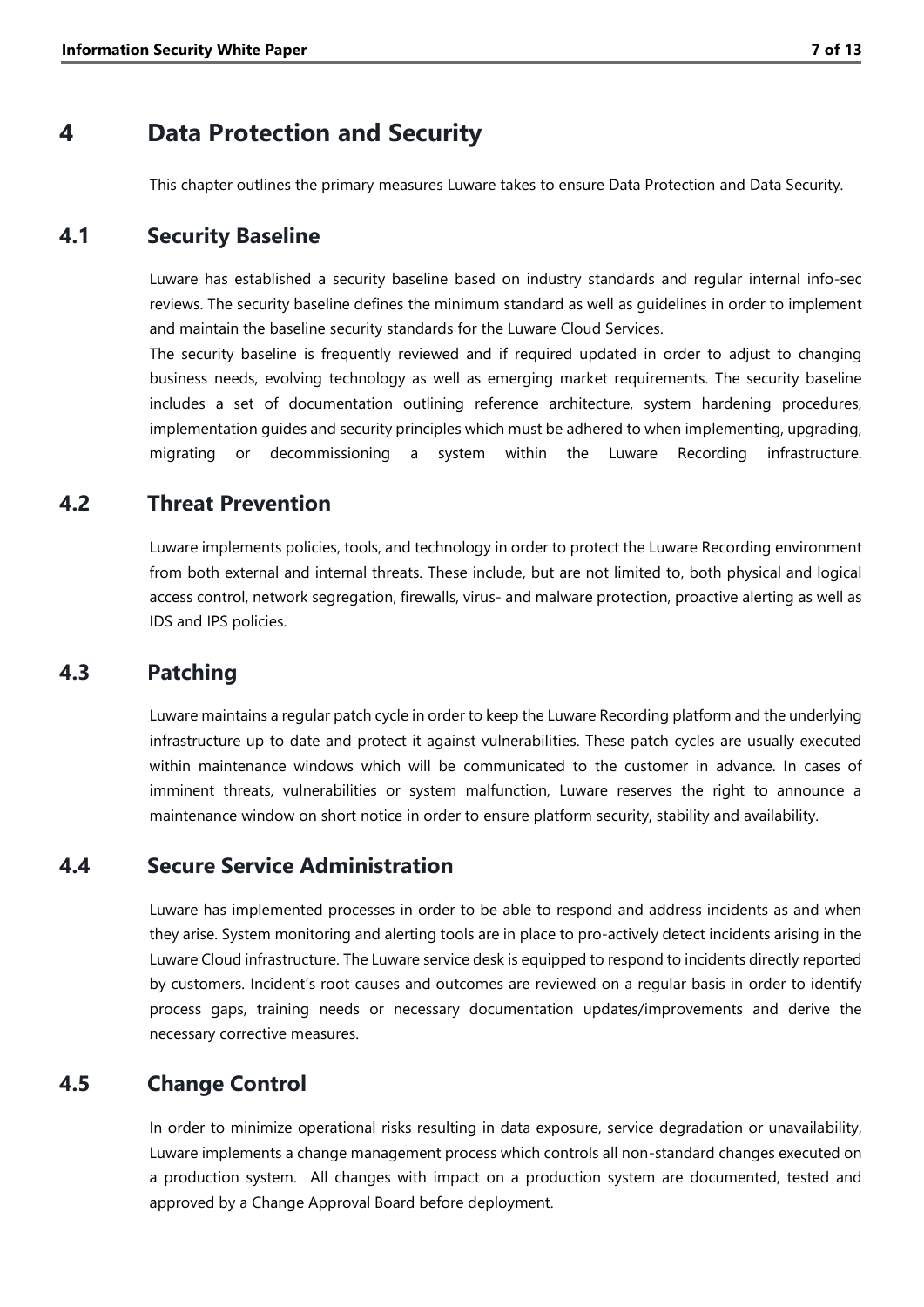# **4.6 Physical Security**

<span id="page-8-0"></span>The Luware Recording services are hosted within Microsoft Azure Data Centers. Microsoft ensure industry standard physical protection for the servers and system infrastructure hosted in their environment. It's within the services providers responsibility to restrict physical access and ensure maximum security to the server infrastructure. More details regarding the physical security of the Microsoft Azure Data Centers can be found here:

<span id="page-8-1"></span><https://docs.microsoft.com/en-us/azure/security/fundamentals/physical-security>

# **4.7 Logical Security**

Access to systems and data within the Luware Recording environment is restricted based on a stringent and hardened role-based access control system enforced over multiple system layers from the virtualization layer through the Operating System layer and into the end user applications. Where in Luware's control, the logical access and security controls are controlled in pre-defined security framework with recurring reviews and Joiner/Mover/Leaver process.

# **4.8 Protection of Data At Rest**

<span id="page-8-2"></span>

| <b>Data Type</b>                                                             | <b>Protective Measures</b>                                                                                                                                                                                                                                                                                                                                                                                     |
|------------------------------------------------------------------------------|----------------------------------------------------------------------------------------------------------------------------------------------------------------------------------------------------------------------------------------------------------------------------------------------------------------------------------------------------------------------------------------------------------------|
| <b>Backend Databases</b>                                                     | All Backend Databases containing sensitive data (configuration data,<br>reporting data, transaction records) are encrypted using transparent<br>database encryption (TDE) using AES-256/SHA-256 encryption according<br>to industry standards.                                                                                                                                                                 |
| General<br>Data<br><b>Storage</b>                                            | Any customer data stored at rest within the Luware Recording environment<br>underlies the following security measures.<br><b>Physical Access control</b> – only named individuals with the necessary<br>access privileges can access the physical data center location.<br><b>Logical Access control</b> – only named individuals with the necessary access<br>privileges can access the logical data storage. |
| <b>Call Recording Data</b><br><b>Customer</b><br><b>on</b><br><b>Storage</b> | Call Recordings which are stored on customer supplied Azure storage are<br>encrypted using standard Luware AES-256/SHA-256 encryption or with<br>customer supplied encryption certificate.                                                                                                                                                                                                                     |

# **4.9 Protection of Data In Transit**

<span id="page-8-3"></span>

| Data Type               | <b>Protective Measures</b>                                                     |
|-------------------------|--------------------------------------------------------------------------------|
| <b>Web Applications</b> | Any information transmitted between the Luware Recording web application       |
|                         | and the end customer via public networks is encrypted using strong             |
|                         | encryption. Luware leverages SSL certificates issued by DigiCert Inc. DigiCert |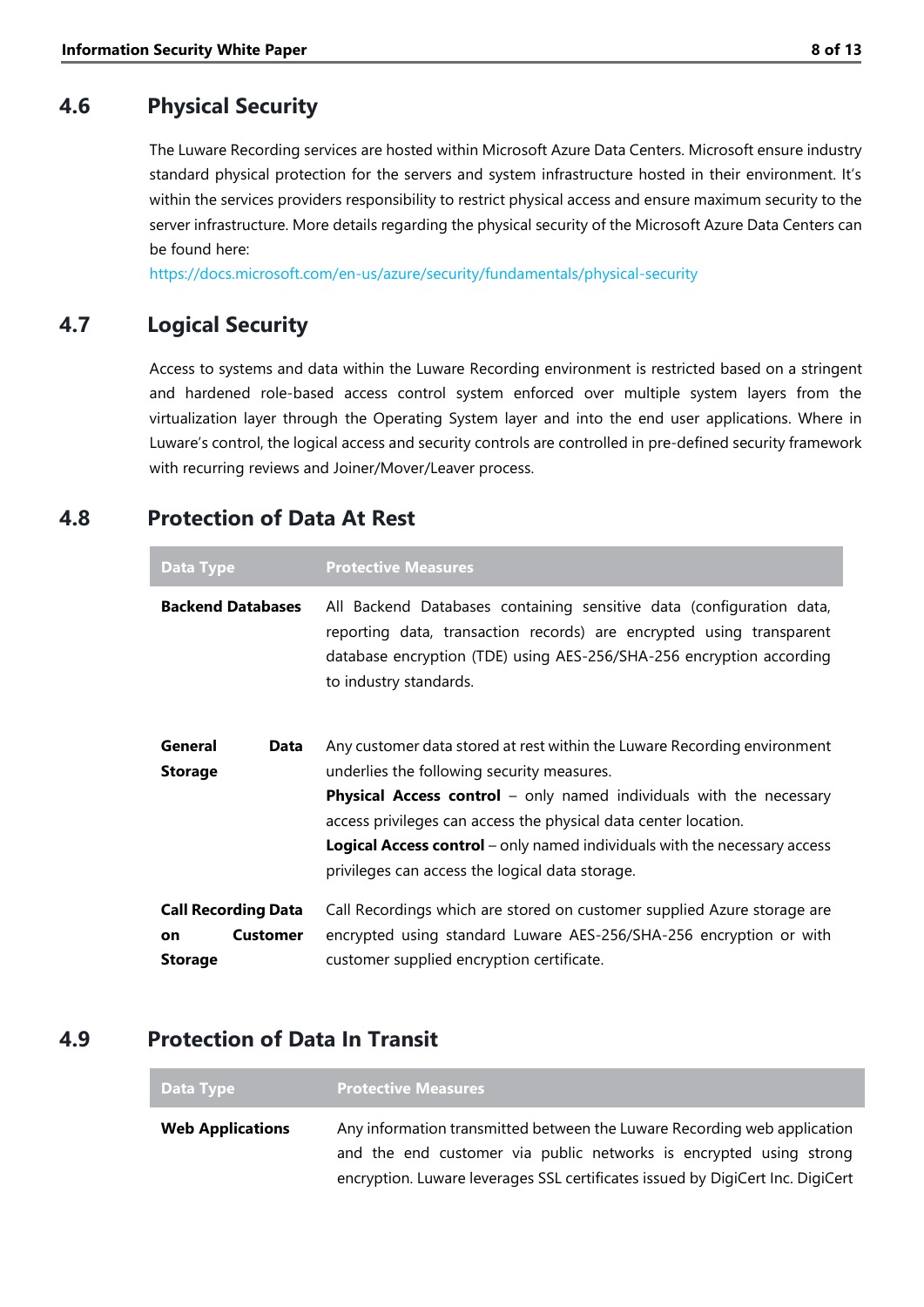SHA2 Secure Server CA supporting the TLS 1.2 protocol and AES256 encryption with SHA2 signature.

- **System API's** Any system API's are secured with a user-based authentication system. Access to APIs will be logically segregated within the system backend based on the same mechanism as the Web Applications. Any information transmitted between Luware Recording and the end customer via public networks is encrypted using strong encryption. Luware leverages SSL certificates issued by DigiCert Inc. DigiCert SHA2 Secure Server CA supporting the TLS 1.2 protocol and AES256 encryption with SHA2 signature.
- **Internal Data** Any information transmitted between services in the Luware Recording environment is encrypted using strong encryption. Luware leverages SSL certificates issued by its own internal Certificate authority using SHA256/TLS 1.2.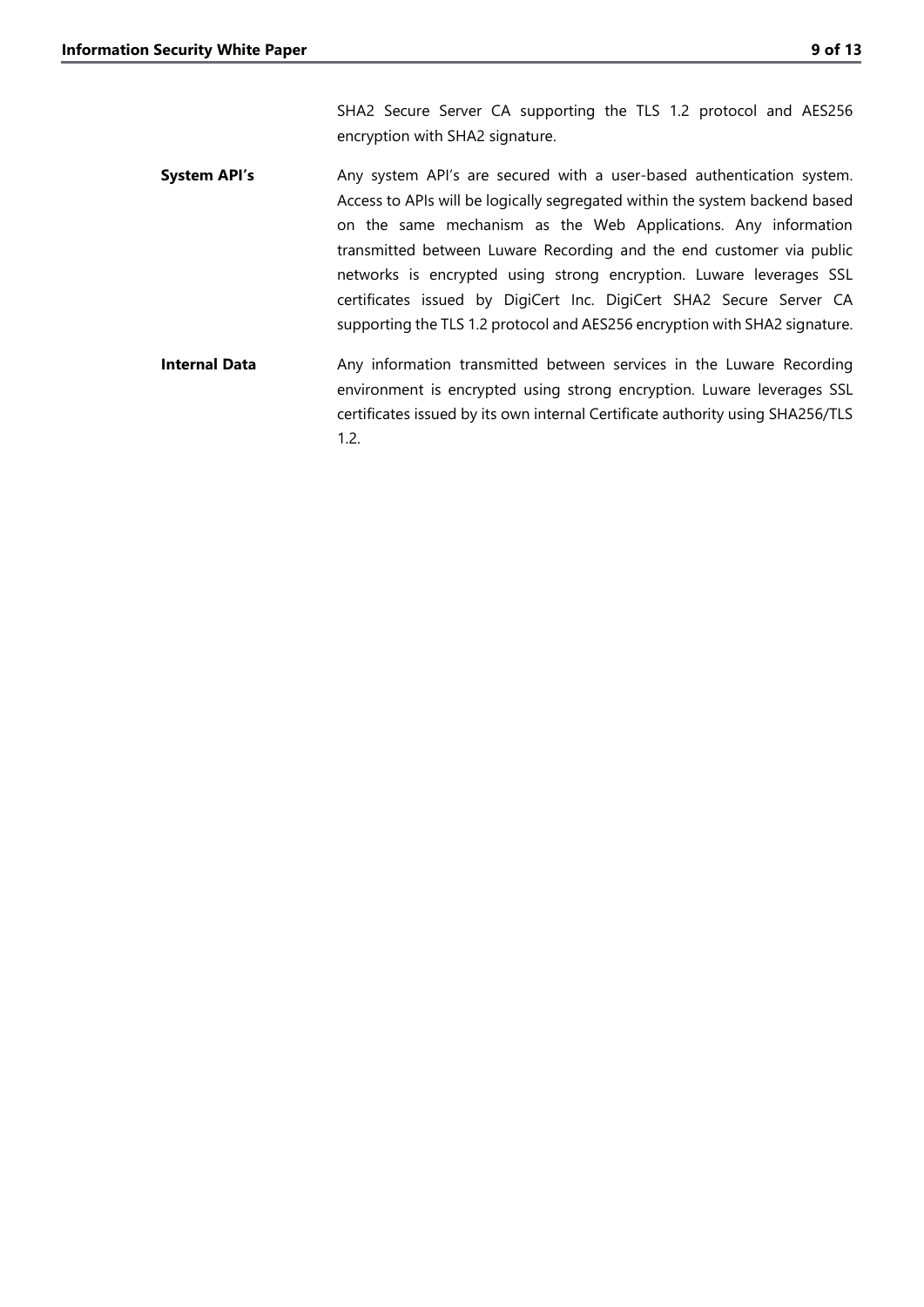# **5 High Availability and Business Continuity**

<span id="page-10-0"></span>Businesses of all sizes, across the globe, rely on the Luware Recording Solution to ensure compliance across their organization. Due to the nature of the offered service, High Availability and Business Continuity plays a vital part of providing this service to our customers.

It is well understood that the availability and reliability of our platform is essential to the day-to-day operations of our customers and partners. The measures we take to protect our customers, their data and the services we provide to them include, but are not limited to;

- ‒ Maintenance of a Business Continuity Program
- ‒ Business Impact Analysis
- ‒ Risk Management
- ‒ High-availability Platform Architecture
- ‒ Geo-Resiliency
- ‒ A stringent Software Lifecycle Management Process

More details regarding our Business Continuity measures can be found in the Luware Recording Business Continuity Whitepaper which can be obtained from your Luware Account Manager.

# **6 Standards and Certification**

<span id="page-10-1"></span>Luware AG holds the ISO 9001 and ISO 27001 certification which requires stringent Information Security measures to be implemented. All ISO 9001 and ISO 27001 measure have been rolled out group wide to all Luware subsidiaries and cloud hosting offerings.

In December 2021 Luware started a SOC2 Type II audit report project with PWC as auditor. At the time of writing Luware is in project phase 1 of 3 and the aim is to finalize the SOC2 Type II project by the end of 2022. As part of this project, the Luware Recording solution will be fully audited and tested. This certification meets a very high standard and will provide our Luware Recording customers with even more peace of mind regarding information security in the cloud.

<span id="page-10-2"></span>In addition to that, our data center provider Microsoft Azure holds over 90 compliance certifications, which can be verified here: https://azure.microsoft.com/en-gb/overview/trusted-cloud/compliance/

# **7 Data Processing**

### **7.1 Consent**

<span id="page-10-3"></span>By using the Luware Recording SaaS services, the customer agrees to [Luware's general terms of use](https://luware.com/en/agreements/saas/). As a Data Controller according to the [GDPR,](https://gdpr-info.eu/) the customer engages with Luware, acting as a Data Processor, for the purpose of storing and processing data on the customer's behalf. Details on the processing principles are governed by Luware's general terms of use.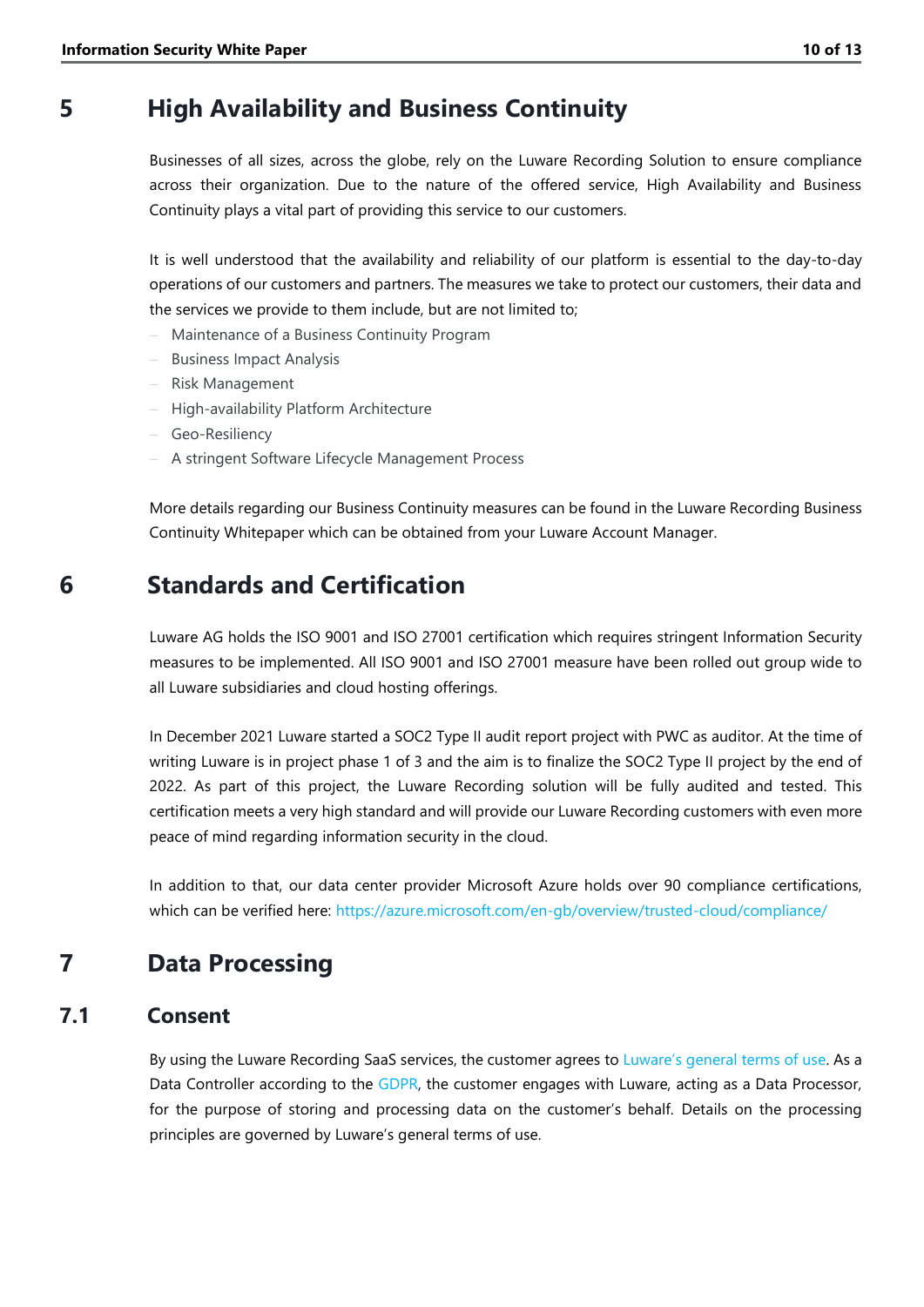# **7.2 Information Held**

<span id="page-11-0"></span>All relevant data held by the Luware Recording system have been reviewed as being necessary to support the functionality of Luware Recording.

# **7.3 Third Party Processors**

<span id="page-11-1"></span>A part of Luware's Cloud Service is implemented on Microsoft Azure. The European Union (EU) data protection authorities, known as the Article 29 Working Party, have approved the Microsoft Azure Data Processing Agreement (DPA), assuring customers that it meets the high standards of EU data protection laws.

No other third parties are presently involved in Luware's SaaS service provision in handling data regulated by the GDPR.

# **7.4 Data Protection Officer**

<span id="page-11-2"></span>The Data Protection Officer for all Luware group companies is the General Counsel who can be contacted via [compliance@luware.com.](mailto:compliance@luware.com)

# **7.5 What Data Is Being Processed**

<span id="page-11-3"></span>This chapter outlines the types of Personally Identifiable Information (PII) being processed by the individual Luware Cloud applications.

| <b>Data Type</b>                        | <b>Processing Details</b>                                                                                                                                                                                                                                                                                                                                                                                                                                                                                           |
|-----------------------------------------|---------------------------------------------------------------------------------------------------------------------------------------------------------------------------------------------------------------------------------------------------------------------------------------------------------------------------------------------------------------------------------------------------------------------------------------------------------------------------------------------------------------------|
| Call<br><b>Detail</b><br><b>Records</b> | Every call which is recorded via the Luware Recording platform creates a Call<br>Detail Record in the backend database containing the following information:<br>Azure Object User ID<br>$\blacksquare$<br>Azure User Email Addresses<br>Azure User Location/Department<br>$\overline{\phantom{a}}$<br>Caller's phone number or SIP address<br>Callee's phone number or SIP address<br>Start/End Time of the call<br><b>Technical Call Details</b><br>Contact Center Call Details (in case of a Contact Center Call) |
| <b>Call Recordings</b>                  | Every call which is recorded via the Luware Recording platform creates one or<br>multiple media files containing the following information depending on the<br>recorded modalities:<br>Audio Recording of the conversation<br>$\overline{\phantom{a}}$<br>Video Recording of the conversation<br>Video Recording of the screen or application share<br>$\overline{\phantom{a}}$<br>Chat transcript of the conversation                                                                                              |
| <b>User Details</b>                     | For every user that is using the Luware Recording platform the following data is<br>stored in the backend database:                                                                                                                                                                                                                                                                                                                                                                                                 |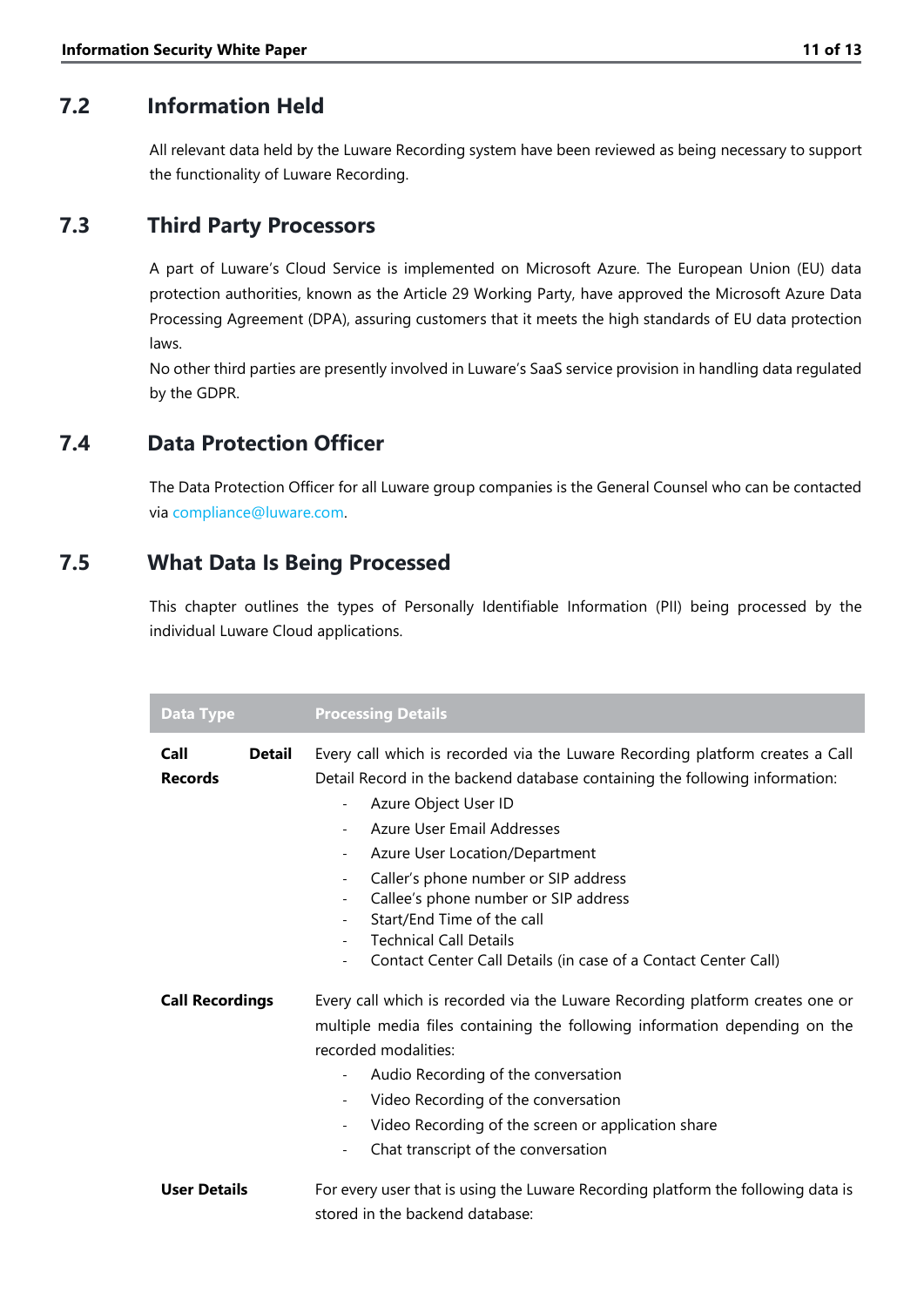- Azure Object User ID
- Azure User Email Addresses
- Azure User Location/Department
- UPN
- First Name
- Last Name
- E-Mail address
- SIP address (if user is recorded)
- Microsoft Azure User ID (if user is recorded)
- Telephone number (if user is recorded)

### **7.6 Right To Be Forgotten (Erasure)**

<span id="page-12-0"></span>The GDPR regulation defines the right to be forgotten for data subjects. Luware ensures that this right is adhered to and customers have the possibility to erase or anonymize the data stored about their consumers or employees in the Luware Recording solution, either by themselves or by logging a request with the Luware Support desk.

| <b>Data Type</b>           | <b>Erasure Process</b>                                                                                                                                                                                                                                                                    |
|----------------------------|-------------------------------------------------------------------------------------------------------------------------------------------------------------------------------------------------------------------------------------------------------------------------------------------|
| <b>Call Recordings</b>     | Customer Administrators can leverage the standard search and replay<br>functionality within the Luware Recording system to find and delete call<br>recordings belonging to certain data subjects.                                                                                         |
|                            | <b>IMPORTANT:</b> It is the customer's sole responsibility to adhere to any<br>regulatory compliance obligations if the system is leveraged for compliance<br>recording purposes.                                                                                                         |
| <b>Call Detail Records</b> | Customer Administrators can leverage the standard search and replay<br>functionality within the Luware Recording system to find and delete call<br>recordings belonging to certain data subjects.                                                                                         |
|                            | <b>IMPORTANT:</b> It is the customer's sole responsibility to adhere to any<br>regulatory compliance obligations if the system is leveraged for compliance<br>recording purposes.                                                                                                         |
| <b>User Details</b>        | The storage of user details is essential for the correct operation of the system.<br>User details can only be removed from the system by deleting the user, which<br>means that the subject will lose complete access to the system and data linked<br>to those users will be anonymized. |